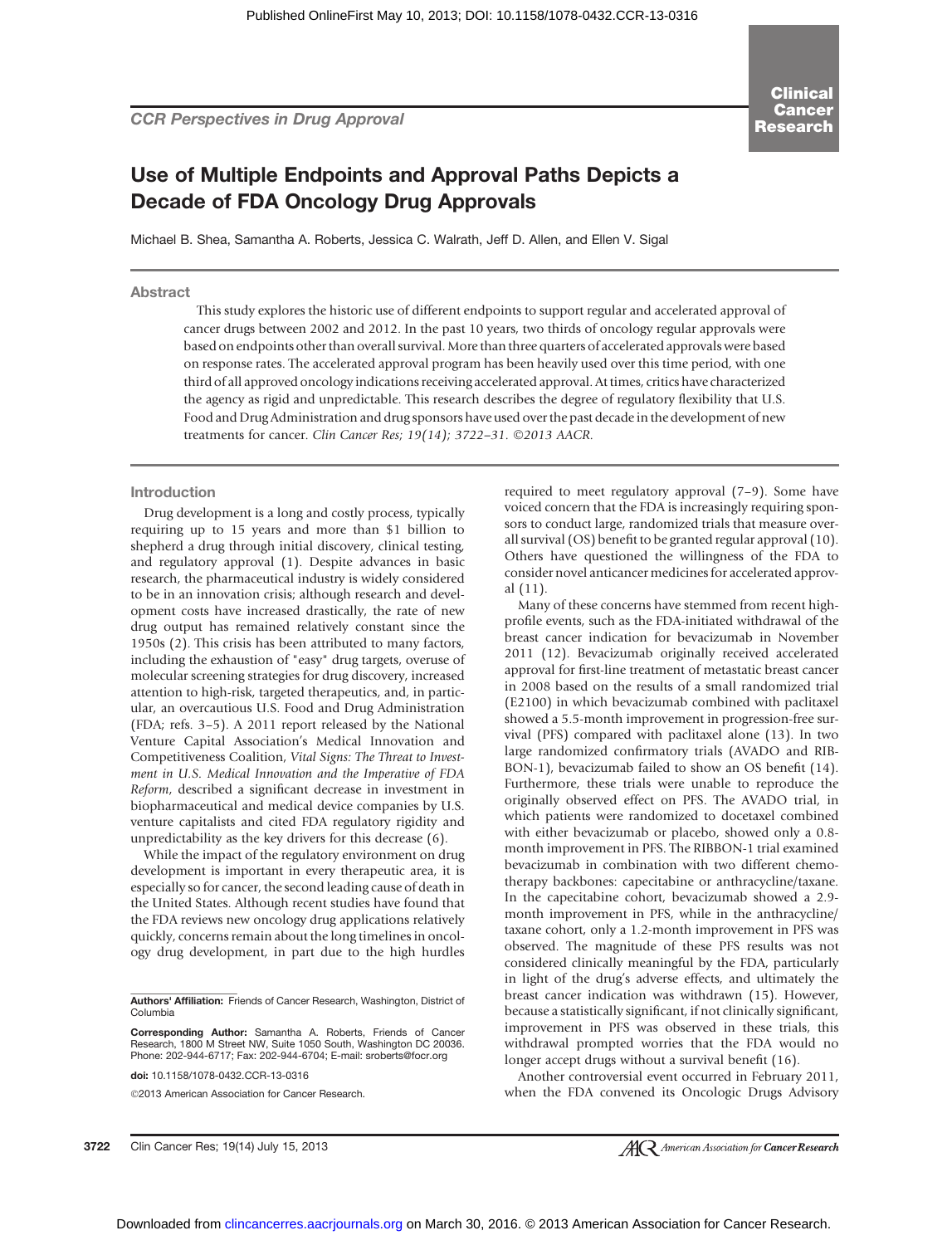Committee (ODAC) to discuss possible changes to the accelerated approval pathway. The meeting focused on two key issues: the use of single-arm trials to support accelerated approval and requirements for confirmatory trials (17). FDA officials expressed their concerns that too many sponsors were pursuing accelerated approval through single-arm trials, the results of which can be difficult to interpret, as well as their concerns that sponsors were not completing confirmatory trials with due diligence (17). In a publication later that year, FDA officials noted that the majority of accelerated approvals were pursued in heavily pretreated patient populations, which may not be representative of the cancer type being studied (18). These incidents raised skepticism about the future use of accelerated approval in oncology.

To investigate whether the FDA approval process has in fact become more demanding in recent years, we have reviewed a decade of FDA oncology approvals from 2002 to 2012. This study examines the endpoints accepted for regular and accelerated approval and the FDA's utilization of the accelerated approval program.

#### Materials and Methods

## Study data

Information was collected about all initial and supplemental oncology drug approvals from January 1, 2002, to December 31, 2012. We collected data for antineoplastic agents only; drugs for supportive or palliative care were not included. Supplemental approvals for new dosing regimens were also not included; data are limited to approvals for new indications. All data presented were collected from publicly available documents stored on the CDER database Drugs@FDA (19). Drug labels were viewed to identify clinical trial information including trial size, trial type (randomized or single-arm), and primary efficacy endpoints. Press releases published by the Office of Hematology and Oncology Products (OHOP) were used to confirm information collected on Drugs@FDA (20).

## Approval dates and types

Several supplemental indications included in the data were preceded by initial approvals granted before January 1, 2002. These pre-2002 approvals were not included in our analysis because they did not fall into the specified date range of this study. In some cases, a new molecular entity received approval for two indications simultaneously. For example, on January 26, 2006, sunitinib was approved for both gastrointestinal stromal tumors (GIST) and advanced renal cell carcinoma (RCC), and on August 19, 2011, brentuximab vedotin was approved for both Hodgkin lymphoma and systemic anaplastic large-cell lymphoma (21, 22). In these cases, both indications were considered initial approvals due to the fact that they share the status as the first approved indication of a particular drug. In some cases, multiple supplemental indications were granted approval in the same approval letter. These indications were considered separate, even if data from the same study were used to approve the indications. For example, on October 19, 2006,

imatinib was approved for five indications, all based on findings from one open-label, phase II study (23).

Approvals were classified as either "first-line" or "secondline or later." Adjuvant therapies were viewed as first-line if they were part of a regimen that was the first treatment option following cancer diagnosis. For example, the December 19, 2008, approval of imatinib for treatment of adult patients following complete gross resection of cKitpositive GIST was considered part of the first therapeutic regimen for that disease (24).

## Endpoint classification

The majority of drug labels name a commonly used endpoint such as OS, PFS, response rate (RR), time to progression (TTP), or disease-free survival (DFS). Some labels specify less common endpoints that could reasonably be categorized with one of those just mentioned. For example, the label for bosutinib, approved September 4,2012, cites "rate of major cytogenetic response" and "rate of complete hematologic response" as primary endpoints (25). These were categorized as RRs.

Many efficacy studies involve multiple or coprimary endpoints. To identify the primary outcome measure of each study, we erred on the side of the most rigorous endpoint recorded on each label: (i) if OS and an intermediate endpoint such as PFS or RR were listed as coprimary endpoints, we classified OS as the basis for approval; (ii) if PFS and RR were listed as coprimary endpoints, we classified PFS as the basis for approval because its measurement necessitates a controlled trial; and (iii) if PFS and TTP were listed as coprimary endpoints, we classified PFS as the basis for approval because PFS does not involve censoring and is considered by the FDA to be preferable to TTP (26).

## **Results**

## Approval statistics

Between January 1, 2002, and December 31, 2012, the FDA granted approval to 65 oncology products for 127 indications (Table 1). Fifty-four of these products were either new molecular entities or new biologic products. The remaining 11 products were initially approved before 2002 but were approved for supplemental indications between 2002 and 2012. During this time period, the agency granted accelerated approval to 30 oncology products for 42 new indications and regular approval to 49 products for 85 new indications. Of the indications granted accelerated approval, 18 were converted to regular approval following confirmatory trials, 2 were revoked after failing to confirm clinical benefit, 1 was released from its postmarketing commitment, and 22 have yet to complete confirmatory trials.

## Endpoint utilization

We examined the endpoints used as the basis of accelerated and regular approval in the past decade. We found that OS was the most frequently used endpoint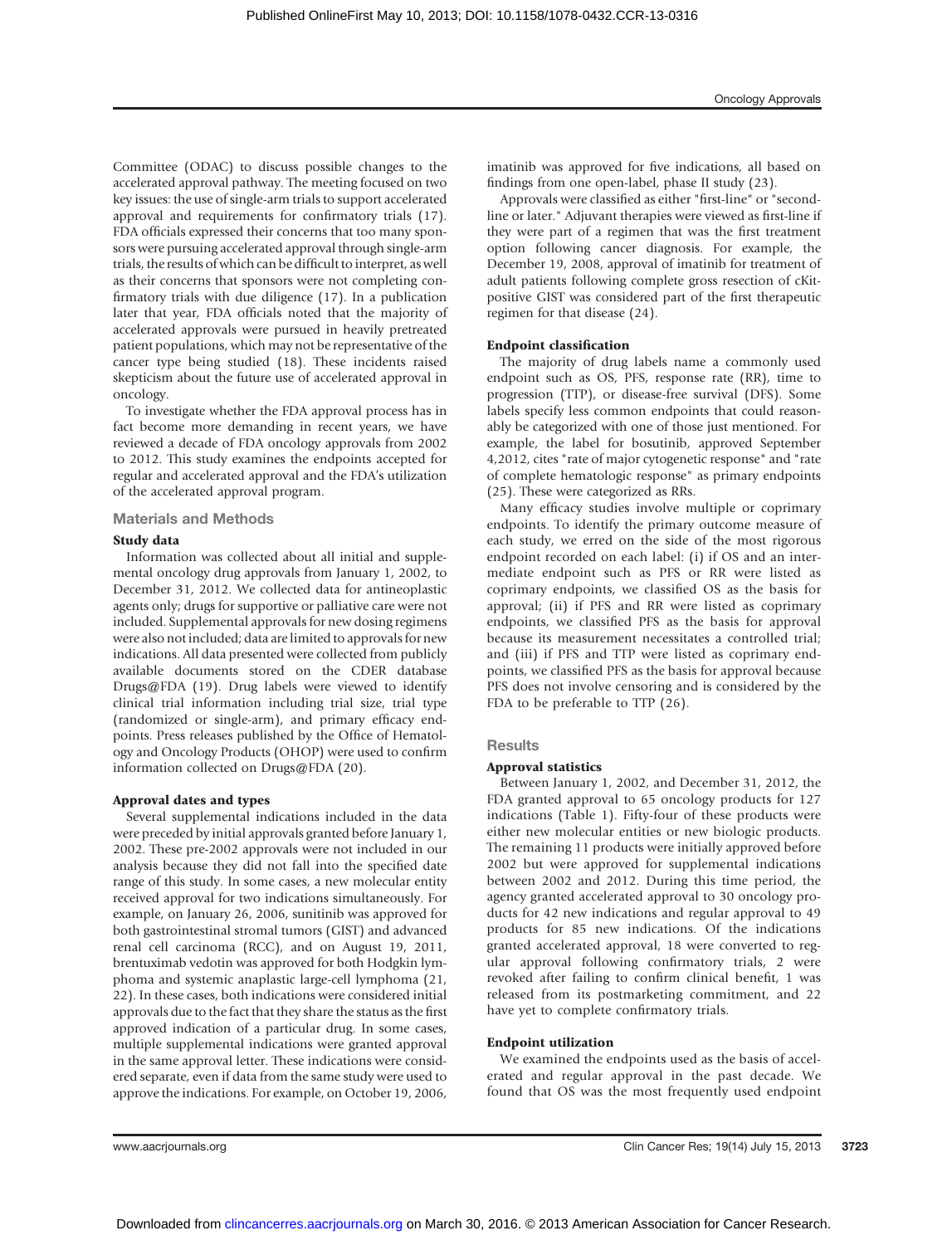## Shea et al.

| Product                  | Approval<br>date | Approval<br>type <sup>a</sup> | Indication(s)                                  | Primary<br>endpoint | AA? | Single-arm vs.<br>randomized trial           | <b>Trial size</b> |
|--------------------------|------------------|-------------------------------|------------------------------------------------|---------------------|-----|----------------------------------------------|-------------------|
| Imatinib <sup>b</sup>    | 2/1/2002         | $\mathbb S$                   | <b>First-line GIST</b>                         | <b>RR</b>           | Yes | Randomized                                   | 74                |
|                          | 12/20/2002       | S                             | First-line Ph <sup>+</sup> CML                 | <b>PFS</b>          | Yes | Randomized                                   | 1,106             |
|                          | 5/20/2003        | S                             | Second-line pediatric<br>$Ph^+$ CML            | <b>RR</b>           | Yes | Extrapolated from<br>2 single-arm<br>studies | 39                |
|                          | 9/27/2006        | S                             | First-line pediatric<br>$Ph^+$ CML             | <b>RR</b>           | Yes | Single-arm                                   | 51                |
|                          | 10/19/2006       | S                             | Dermafibrosarcoma<br>protuberans               | <b>RR</b>           | No  | Single-arm                                   | 12                |
|                          | 10/19/2006       | S                             | Myelodysplastic syndrome                       | <b>RR</b>           | No  | Single-arm                                   | $\overline{7}$    |
|                          | 10/19/2006       | S                             | Adult $Ph^+$ ALL                               | <b>RR</b>           | No  | Single-arm                                   | 48                |
|                          | 10/19/2006       | S                             | Adult aggressive systemic<br>mastocytosis      | <b>RR</b>           | No  | Single-arm                                   | 5                 |
|                          | 10/19/2006       | S                             | Hypereosinophilic<br>syndrome                  | <b>RR</b>           | No  | Single-arm                                   | 14                |
|                          | 12/19/2008       | S                             | Adjuvant therapy for GIST                      | <b>DFS</b>          | Yes | Randomized                                   | 713               |
| Ibritumomab              | 2/19/2002        | T                             | Relapsed follicular<br>lymphoma                | <b>RR</b>           | Yes | Randomized                                   | 143               |
|                          | 9/3/2009         | S                             | <b>First-line NHL</b>                          | <b>PFS</b>          | No  | Randomized                                   | 414               |
| Fulvestrant              | 4/25/2002        | $\mathbf{I}$                  | Second-line breast cancer                      | <b>TTP</b>          | No  | 2 Randomized                                 | 400; 451          |
| Oxaliplatin              | 8/9/2002         | T                             | Second-line metastatic<br><b>CRC</b>           | <b>RR</b>           | Yes | Randomized                                   | 463               |
|                          | 1/9/2004         | S                             | First-line advanced CRC                        | OS                  | No  | Randomized                                   | 531               |
|                          | 11/4/2004        | S                             | Adjuvant stage III CRC                         | <b>DFS</b>          | No  | Randomized                                   | 2,246             |
| Anastrozole <sup>b</sup> | 9/5/2002         | S                             | Adjuvant HER <sup>+</sup> breast<br>cancer     | <b>DFS</b>          | Yes | Randomized                                   | 9,366             |
| Docetaxel <sup>b</sup>   | 11/27/2002       | S                             | NSCLC combination<br>therapy                   | <b>OS</b>           | No  | Randomized                                   | 1,218             |
|                          | 5/19/2004        | $\mathbf S$                   | Metastatic prostate cancer                     | OS                  | No  | Randomized                                   | 1,006             |
|                          | 8/18/2004        | S                             | Adjuvant node $+$ breast<br>cancer             | <b>DFS</b>          | No  | Randomized                                   | 1,491             |
|                          | 3/22/2006        | S                             | Gastric cancer                                 | OS                  | No  | Randomized                                   | 457               |
|                          | 10/17/2006       | S                             | Inoperable SCCHN                               | <b>PFS</b>          | No  | Randomized                                   | 358               |
|                          | 9/28/2007        | S                             | Induction treatment of<br><b>SCCHN</b>         | OS                  | No  | Randomized                                   | 501               |
| Gefitinib                | 5/5/2003         | $\mathsf{I}^\mathsf{c}$       | <b>Third-line NSCLC</b>                        | <b>RR</b>           | Yes | Single-arm                                   | 142               |
| Bortezomib               | 5/13/2003        | I                             | Third-line multiple myeloma                    | RR                  | Yes | Single-arm                                   | 202               |
|                          | 3/25/2005        | S                             | Second-line multiple<br>myeloma                | OS                  | No  | Randomized                                   | 669               |
|                          | 12/8/2006        | S                             | Second-line mantle cell<br>lymphoma            | <b>RR</b>           | No  | Single-arm                                   | 155               |
|                          | 6/20/2008        | S                             | First-line multiple myeloma                    | <b>TTP</b>          | No  | Randomized                                   | 682               |
| Tositumomab              | 6/27/2003        | $\mathsf{I}^\mathsf{c}$       | Relapsed NHL                                   | <b>RR</b>           | No  | 2 Single-arm                                 | 40; 60            |
|                          | 12/22/2004       | S                             | Refractory low-grade<br>lymphoma               | <b>RR</b>           | Yes | Single-arm                                   | 60                |
| Pemetrexed               | 2/4/2004         | T                             | Malignant pleural<br>mesothelioma              | <b>OS</b>           | No  | Randomized                                   | 456               |
|                          | 8/19/2004        | $\mathbf{S}^\mathrm{c}$       | Second-line NSCLC                              | <b>RR</b>           | Yes | Randomized                                   | 571               |
|                          | 9/26/2008        | S                             | <b>First-line NSCLC</b><br>combination therapy | <b>RR</b>           | Yes | Randomized                                   | 1,725             |
|                          | 7/2/2009         | S                             | Maintenance NSCLC                              | ОS                  | No  | Randomized                                   | 663               |

3724 Clin Cancer Res; 19(14) July 15, 2013 **Clinical Cancer Research**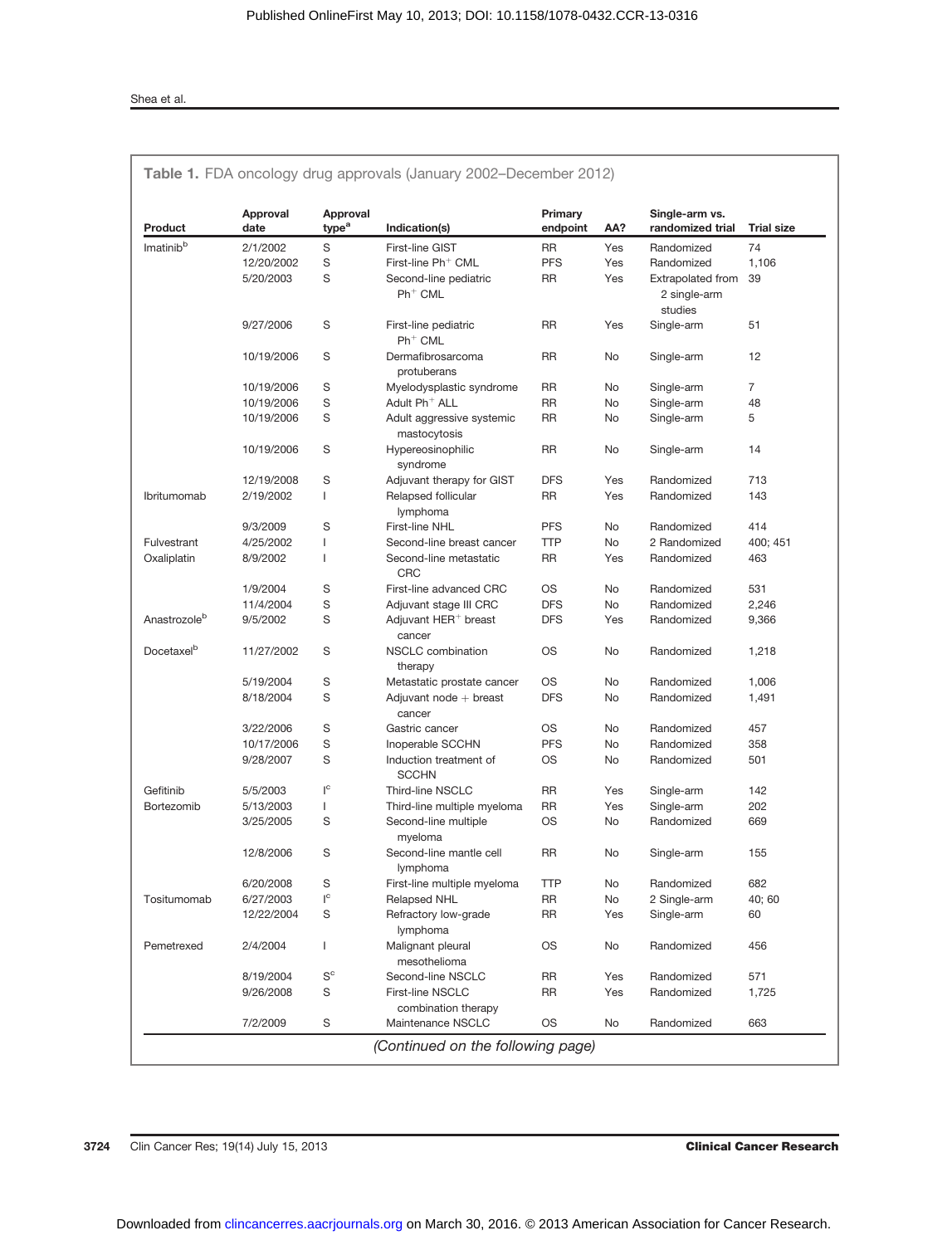| Product                   | Approval<br>date | Approval<br>type <sup>a</sup> | Indication(s)                                              | Primary<br>endpoint | AA? | Single-arm vs.<br>randomized trial | <b>Trial size</b> |
|---------------------------|------------------|-------------------------------|------------------------------------------------------------|---------------------|-----|------------------------------------|-------------------|
| Cetuximab                 | 2/12/2004        | $\mathbf{I}$                  | Single agent for second-<br>line CRC                       | <b>RR</b>           | Yes | 1 Randomized.<br>1 Single-arm      | 329; 57           |
|                           | 2/12/2004        | $\mathbf{I}$                  | Second-line CRC<br>combination therapy                     | <b>RR</b>           | Yes | 1 Randomized,<br>1 Single-arm      | 329; 138          |
|                           | 3/1/2006         | S                             | <b>SCCHN</b> combination<br>therapy                        | <b>OS</b>           | No  | Randomized                         | 424               |
|                           | 3/1/2006         | S                             | Second-line SCCHN as<br>single agent                       | <b>RR</b>           | No  | Single-arm                         | 103               |
|                           | 11/7/2011        | S                             | <b>First-line SCCHN</b><br>combination therapy             | OS                  | No  | Randomized                         | 442               |
|                           | 7/6/2012         | S                             | First-line mCRC                                            | OS                  | No  | 3 Randomized                       | 1,217; 453; 315   |
| Bevacizumab               | 2/26/2004        | $\mathbf{I}$                  | First-line mCRC                                            | <b>OS</b>           | No  | Randomized                         | 813               |
|                           | 6/20/2006        | S                             | Second-line mCRC                                           | <b>OS</b>           | No  | Randomized                         | 829               |
|                           | 10/11/2006       | S                             | <b>First-line NSCLC</b>                                    | <b>OS</b>           | No  | Randomized                         | 878               |
|                           | 2/22/2008        | S <sup>d</sup>                | First-line HER2 <sup>-</sup> breast<br>cancer              | <b>PFS</b>          | Yes | Randomized                         | 712               |
|                           | 5/5/2009         | $\mathsf{S}^\mathsf{c}$       | Glioblastoma                                               | <b>RR</b>           | Yes | 2 Single-arm                       | 85; 56            |
|                           | 7/31/2009        | S                             | Metastatic RCC                                             | <b>PFS</b>          | No  | Randomized                         | 649               |
| Gemcitabine <sup>b</sup>  | 5/19/2004        | S                             | First-line metastatic breast<br>cancer combination therapy | <b>TTP</b>          | No  | Randomized                         | 529               |
|                           | 7/14/2006        | S <sup>d</sup>                | Second-line ovarian cancer<br>combination therapy          | <b>PFS</b>          | No  | Randomized                         | 356               |
| Azacitidine               | 5/19/2004        | $\mathbf{I}$                  | Myelodysplastic syndrome                                   | <b>RR</b>           | No  | 1 Randomized,<br>2 Single-arm      | 191; 120          |
| Letrozole <sup>b</sup>    | 10/29/2004       | S                             | Extended adjuvant breast<br>cancer                         | <b>DFS</b>          | Yes | Randomized                         | 5,187             |
|                           | 12/28/2005       | S                             | Adjuvant breast cancer                                     | <b>DFS</b>          | Yes | Randomized                         | $8,000+$          |
| Erlotinib                 | 11/18/2004       | L                             | Second-line NSCLC                                          | OS                  | No  | Randomized                         | 731               |
|                           | 11/2/2005        | $S^{c}$                       | Metastatic pancreatic<br>cancer                            | <b>OS</b>           | No  | Randomized                         | 569               |
|                           | 4/16/2010        | S <sup>d</sup>                | Maintenance therapy for<br><b>NSCLC</b>                    | <b>OS</b>           | No  | Randomized                         | 889               |
| Clofarabine               | 12/28/2004       | $\mathsf{I}^{\mathsf{c}}$     | Relapsed pediatric ALL                                     | <b>RR</b>           | Yes | Single-arm                         | 49                |
| Paclitaxel                | 1/7/2005         | $\mathbf{I}$                  | Second-line breast cancer                                  | <b>RR</b>           | No  | Randomized                         | 460               |
|                           | 10/11/2012       | S                             | First-line locally advanced<br><b>NSCLC</b>                | <b>RR</b>           | No  | Randomized                         | 1,052             |
| Nelarabine                | 10/28/2005       | $\mathsf{I}^{\mathsf{c}}$     | T-cell ALL or T-cell<br>lymphoblastic lymphoma             | <b>RR</b>           | Yes | 2 Single-arm                       | 39;28             |
| Sorafenib                 | 12/20/2005       | $\mathbf{I}$                  | <b>Advanced RCC</b>                                        | <b>PFS</b>          | No  | Randomized                         | 769               |
|                           | 11/16/2007       | S                             | Hepatocellular carcinoma                                   | <b>OS</b>           | No  | Randomized                         | 602               |
| Lenalidomide              | 12/27/2005       | $\mathsf{I}^\mathsf{c}$       | Myelodysplastic syndromes                                  | <b>RR</b>           | No  | Single-arm                         | 148               |
|                           | 6/29/2006        | S                             | Second-line multiple<br>myeloma                            | <b>TTP</b>          | No  | 2 Randomized                       | 341; 351          |
| Pegaspargase <sup>b</sup> | 7/24/2006        | S                             | First-line ALL                                             | DR                  | No  | Randomized                         | 118               |
| Topotecan <sup>b</sup>    | 6/14/2006        | S                             | Carcinoma of the cervix                                    | <b>OS</b>           | No  | Randomized                         | 293               |
| Rituximab <sup>b</sup>    | 2/10/2006        | $\mathbf S$                   | Diffuse large B-cell,<br>$CD20^+$ , NHL                    | <b>OS</b>           | No  | 3 Randomized                       | 632; 399; 823     |
|                           | 9/29/2006        | $\mathbf S$                   | NHL combination therapy                                    | <b>PFS</b>          | No  | Randomized                         | 322               |
|                           | 9/29/2006        | S                             | NHL following<br>chemotherapy                              | <b>PFS</b>          | No  | Randomized                         | 322               |
|                           | 2/18/2010        | S                             | First-line CLL combination<br>therapy                      | <b>PFS</b>          | No  | 2 Randomized                       | 817; 522          |
|                           | 1/28/2011        | S                             | Maintenance therapy<br>for NHL                             | <b>PFS</b>          | No  | Randomized                         | 1,018             |

www.aacrjournals.org **Clin Cancer Res**; 19(14) July 15, 2013 3725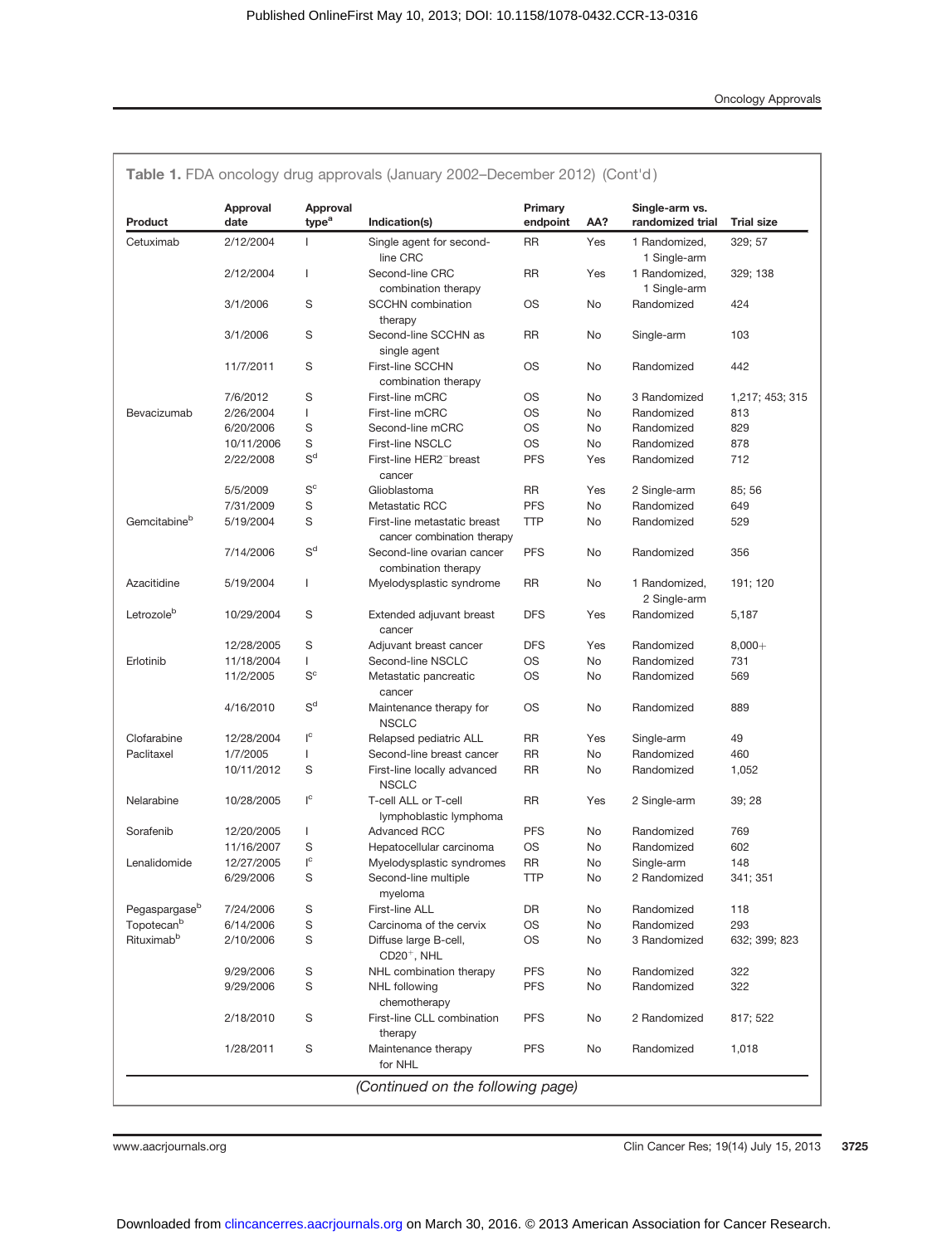## Shea et al.

| Product                  | Approval<br>date | Approval<br>type <sup>a</sup> | Indication(s)                                                                     | Primary<br>endpoint | AA?       | Single-arm vs.<br>randomized trial | <b>Trial size</b> |
|--------------------------|------------------|-------------------------------|-----------------------------------------------------------------------------------|---------------------|-----------|------------------------------------|-------------------|
| Thalidomide <sup>b</sup> | 5/26/2006        | S                             | Multiple myeloma                                                                  | <b>ORR</b>          | Yes       | Randomized                         | 207               |
| Trastuzumab <sup>b</sup> | 11/16/2006       | S                             | Adjuvant node <sup>+</sup> breast<br>cancer                                       | <b>DFS</b>          | No        | 2 Randomized                       | (Total) 3,752     |
|                          | 10/20/2010       | S                             | Adenocarcinoma                                                                    | <b>OS</b>           | No        | Randomized                         | 594               |
| Vorinostat               | 1/6/2006         | I                             | <b>Third-line CTCL</b>                                                            | <b>RR</b>           | No        | Single-arm                         | 74                |
| Sunitinib                | 1/26/2006        | I                             | Second-line GIST                                                                  | <b>TTP</b>          | No        | Randomized                         | 312               |
|                          | 1/26/2006        | L                             | Advanced RCC                                                                      | <b>RR</b>           | Yes       | Randomized                         | 750               |
|                          | 5/20/2011        | $\mathbf{S}^\mathrm{c}$       | Advanced pNET tumors                                                              | <b>PFS</b>          | No        | Randomized                         | 171               |
| Decitabine               | 5/2/2006         | L                             | Myelodysplastic<br>syndromes                                                      | <b>RR</b>           | <b>No</b> | Randomized                         | 170               |
| Dasatinib                | 6/28/2006        | $\mathsf{I}^\mathsf{c}$       | Second-line CML                                                                   | <b>RR</b>           | Yes       | 3 Single-arm                       | 186; 107; 74      |
|                          | 6/28/2006        | $\mathsf{I}^\mathsf{c}$       | Second-line Ph <sup>+</sup> ALL                                                   | <b>RR</b>           | No        | Single-arm                         | 78                |
|                          | 10/28/2010       | S                             | First-line $Ph^+$ CML                                                             | <b>RR</b>           | Yes       | Randomized                         | 519               |
| Panitumumab              | 9/27/2006        | $\mathbf{I}$                  | Second-line CRC                                                                   | <b>PFS</b>          | Yes       | Randomized                         | 463               |
| Lapatinib                | 3/13/2007        | $\mathbf{I}$                  | Second-line HER2 <sup>+</sup><br>metastatic breast cancer<br>combination therapy  | <b>TTP</b>          | <b>No</b> | Randomized                         | 399               |
|                          | 1/29/2010        | S                             | First-line $HER2$ <sup>+</sup> metastatic<br>breast cancer combination<br>therapy | <b>PFS</b>          | Yes       | Randomized                         | 1,286             |
| Doxorubicin <sup>b</sup> | 5/17/2007        | S                             | Multiple myeloma<br>combination therapy                                           | <b>TTP</b>          | No        | Randomized                         | 646               |
| Temsirolumus             | 5/30/2007        | T                             | <b>Advanced RCC</b>                                                               | OS                  | No        | Randomized                         | 626               |
| Ixabepilone              | 10/16/2007       | $\mathbf{I}$                  | Second-line metastatic breast<br>cancer combination<br>therapy                    | <b>PFS</b>          | No        | Randomized                         | 752               |
|                          | 10/16/2007       | S                             | Second-line breast cancer<br>monotherapy                                          | <b>RR</b>           | No        | Single-arm                         | 126               |
| Nilotinib                | 10/29/2007       | L                             | Second-line Ph <sup>+</sup> CML                                                   | <b>RR</b>           | Yes       | Single-arm                         | 105               |
|                          | 6/17/2010        | S                             | Newly diagnosed Ph <sup>+</sup> CML                                               | <b>RR</b>           | Yes       | Randomized                         | 846               |
| Bendamustine             | 3/20/2008        | L                             | Second-line CLL                                                                   | <b>PFS</b>          | No        | Randomized                         | 301               |
|                          | 10/31/2008       | S                             | Indolent B-cell NHL                                                               | <b>RR</b>           | No        | Single-arm                         | 100               |
| Fludarabine              | 12/18/2008       | I                             | Second-line B-cell CLL                                                            | <b>RR</b>           | Yes       | Single-arm                         | 78                |
| Degarelix                | 12/24/2008       | T                             | Advanced prostate cancer                                                          | DR                  | No        | Randomized                         | 620               |
| Everolimus               | 3/30/2009        | T                             | Second-line advanced<br><b>RCC</b>                                                | <b>PFS</b>          | No        | Randomized                         | 416               |
|                          | 10/29/2010       | S                             | SEGA with tuberous<br>sclerosis                                                   | <b>RR</b>           | Yes       | Single-arm                         | 28                |
|                          | 5/5/2011         | $\mathbb{S}^{\mathrm{c}}$     | pNET tumors                                                                       | <b>PFS</b>          | No        | Randomized                         | 410               |
|                          | 4/26/2012        | S                             | Renal angiomyolipoma with<br>tuberous sclerosis                                   | <b>RR</b>           | Yes       | Randomized                         | 118               |
|                          | 7/20/2012        | S                             | $HER2^+$ breast cancer                                                            | <b>PFS</b>          | No        | Randomized                         | 724               |
| Romidepsin               | 9/5/2009         | $\mathsf{I}^\mathsf{c}$       | Second-line CTCL                                                                  | <b>RR</b>           | No        | 2 Single-arm                       | 96; 71            |
|                          | 6/16/2011        | S                             | <b>PTCL</b>                                                                       | <b>RR</b>           | Yes       | Single-arm                         | 130               |
| Eribulin                 | 11/15/2010       | L                             | Third-line metastatic breast<br>cancer                                            | OS                  | No        | Randomized                         | 762               |
| Pralatrexate             | 9/24/2009        | $\mathsf{I}^\mathtt{C}$       | Relapsed or refractory<br><b>PTCL</b>                                             | <b>RR</b>           | Yes       | Single-arm                         | 115               |
| Pazopanib                | 10/19/2009       | $\mathsf{I}^{\mathsf{c}}$     | <b>Advanced RCC</b>                                                               | <b>PFS</b>          | No        | Randomized                         | 435               |
|                          | 4/26/2012        | $\mathbb{S}^{\mathrm{c}}$     | Second-line soft-tissue<br>sarcoma                                                | <b>PFS</b>          | No        | Randomized                         | 369               |
| Ofatumumab               | 10/26/2009       | $\mathsf{I}^\mathtt{c}$       | <b>Refractory CLL</b>                                                             | <b>RR</b>           | Yes       | Single-arm                         | 154               |
| Cabazitaxel              | 6/17/2010        | L                             | Second-line prostate<br>cancer                                                    | OS                  | No.       | Randomized                         | 755               |

3726 Clin Cancer Res; 19(14) July 15, 2013 **Clinical Cancer Research**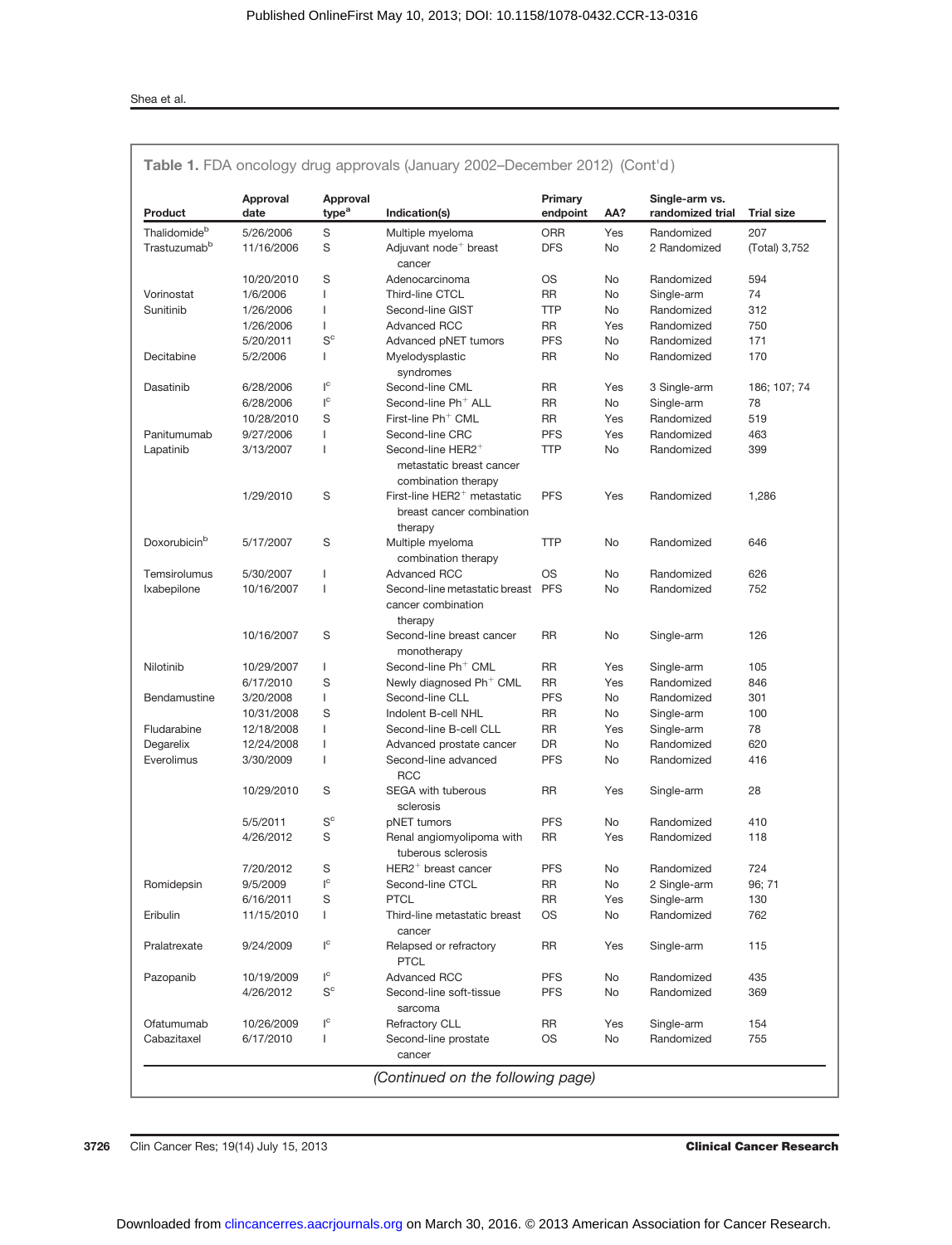| <b>Product</b>                        | Approval<br>date | Approval<br>type <sup>a</sup> | Indication(s)                                              | Primary<br>endpoint | AA?       | Single-arm vs.<br>randomized trial | <b>Trial size</b> |
|---------------------------------------|------------------|-------------------------------|------------------------------------------------------------|---------------------|-----------|------------------------------------|-------------------|
| Ipilimumab                            | 3/25/2011        | $\mathbf{I}$                  | Melanoma                                                   | <b>OS</b>           | <b>No</b> | Randomized                         | 676               |
| Peginterferon<br>alfa-2b <sup>b</sup> | 3/29/2011        | $S^c$                         | Melanoma                                                   | <b>DFS</b>          | <b>No</b> | Randomized                         | 1,256             |
| Vandetanib                            | 4/6/2011         | I <sub>e</sub>                | Medullary thyroid cancer                                   | <b>PFS</b>          | <b>No</b> | Randomized                         | 331               |
| Abiraterone                           | 4/28/2011        | $\mathsf{I}$                  | Second-line prostate<br>cancer                             | <b>OS</b>           | <b>No</b> | Randomized                         | 1,195             |
|                                       | 12/10/2012       | S                             | Metastatic prostate cancer                                 | <b>PFS</b>          | <b>No</b> | Randomized                         | 1,088             |
| Vemurafenib                           | 8/17/2011        | T                             | Melanoma with BRAF<br>mutation                             | <b>OS</b>           | <b>No</b> | Randomized                         | 675               |
| Brentuximab                           | 8/19/2011        | $\mathsf{I}^{\mathsf{c}}$     | Third-line Hodgkin<br>lymphoma                             | <b>RR</b>           | Yes       | Single-arm                         | 102               |
|                                       | 8/19/2011        | $\mathsf{I}^{\mathsf{c}}$     | Second-line ALCL                                           | <b>RR</b>           | Yes       | Single-arm                         | 58                |
| Crizotinib                            | 8/26/2011        | $\mathbf{I}$                  | NSCLC ALK <sup>+</sup>                                     | <b>RR</b>           | Yes       | 2 Single-arm                       | 136; 119          |
| Asparaginase                          | 11/18/2011       | $\mathbf{I}$                  | ALL combination therapy                                    | <b>DR</b>           | <b>No</b> | Single-arm                         | 58                |
| Axitinib                              | 1/27/2012        | $\mathsf{I}^{\mathsf{c}}$     | Second-line RCC                                            | <b>PFS</b>          | <b>No</b> | Randomized                         | 723               |
| Vismodegib                            | 1/30/2012        | $\mathbf{I}$                  | Metastatic basal cell<br>carcinoma                         | <b>RR</b>           | <b>No</b> | Single-arm                         | 104               |
| Pertuzumab                            | 6/8/2012         | $\overline{\phantom{a}}$      | HER2 <sup>+</sup> metastatic breast<br>cancer              | <b>PFS</b>          | <b>No</b> | Randomized                         | 808               |
| Carfilzomib                           | 7/20/2012        | $\mathsf{I}^{\mathsf{c}}$     | Relapsed multiple myeloma                                  | <b>RR</b>           | Yes       | Single-arm                         | 266               |
| Ziv-aflibercept                       | 8/3/2012         | $\mathbf{I}$                  | Second-line mCRC                                           | <b>OS</b>           | <b>No</b> | Randomized                         | 1,226             |
| Vincristine sulfate                   | 8/9/2012         | $\mathsf{I}^{\mathsf{c}}$     | Third-line adult Ph <sup>-</sup> ALL                       | <b>CR</b>           | Yes       | Single-arm                         | 65                |
| Enzalutamide                          | 8/31/2012        | $\mathsf{I}$                  | Castration-resistant prostate<br>cancer                    | <b>OS</b>           | <b>No</b> | Randomized                         | 1,199             |
| <b>Bosutinib</b>                      | 9/4/2012         |                               | Second-line Ph <sup>+</sup> CML                            | <b>RR</b>           | <b>No</b> | Single-arm                         | 546               |
| Regorafenib                           | 9/27/2012        | $\overline{\phantom{a}}$      | Refractory mCRC                                            | <b>OS</b>           | <b>No</b> | Randomized                         | 760               |
| Omacetaxine<br>mepesuccinate          | 10/26/2012       | $\mathsf{I}^{\mathsf{f}}$     | Third-line CML                                             | <b>RR</b>           | Yes       | 2 Single-arm                       | 73; 35            |
| Cabozantinib                          | 11/29/2012       | $\overline{\phantom{a}}$      | Medullary thyroid cancer                                   | <b>PFS</b>          | No.       | Randomized                         | 330               |
| Ponatinib                             | 12/14/2012       | $\overline{\phantom{a}}$      | Second-line chronic,<br>accelerated, or blast-phase<br>CML | <b>RR</b>           | Yes       | Single-arm                         | 449               |

Abbreviations: AA, accelerated approval; ALCL, anaplastic large-cell lymphoma; ALL, acute lymphoblastic leukemia; CLL, chronic lymphocytic leukemia; CML, chronic myelocytic leukemia; CRC, colorectal cancer; CTCL, cutaneous T-cell lymphoma; DR, durable response; NHL, non–Hodgkin lymphoma; NSCLC, non–small cell lung cancer; Ph, Philadelphia chromosome; pNET, pancreatic neuroendocrine tumors; PTCL, peripheral T-cell lymphoma; SCCHN, squamous cell carcinoma of the head and neck; SEGA, subependymal giant cell astrocytoma.

<sup>a</sup>l, initial approval; S, supplemental approval. <sup>b</sup>Initial approval granted before January 1, 2002.

<sup>c</sup>ODAC recommended approval.

<sup>d</sup>ODAC did not recommend approval.

eODAC convened to discuss postmarketing safety studies.

f ODAC did not recommend approval, and the drug was subsequently approved under a different new drug application.

for regular approval, serving as the basis for 36% (31/85 indications) of regular approvals. However, 64% (54/85 indications) of regular approvals between 2002 and 2012 were approved on the basis of endpoints other than OS.

Of the 54 indications that were granted regular approval on the basis of endpoints other than OS, 28 indications were based on improvements in time to event endpoints (PFS or TTP). We found that 14 of these 28 approvals were reported as not statistically significant OS results at the time of approval. For some drugs, such as sorafenib for RCC (2005), statistically significant OS findings were not reported at the time of approval, but subsequent followup analyses did achieve significant OS results after post– cross-over placebo survival data were censored (27). For other drugs, such as abiraterone for prostate cancer (2012), favorable but not statistically significant OS results were reported. For the remaining 14 non–survival-based indications, survival data were not reported at the time of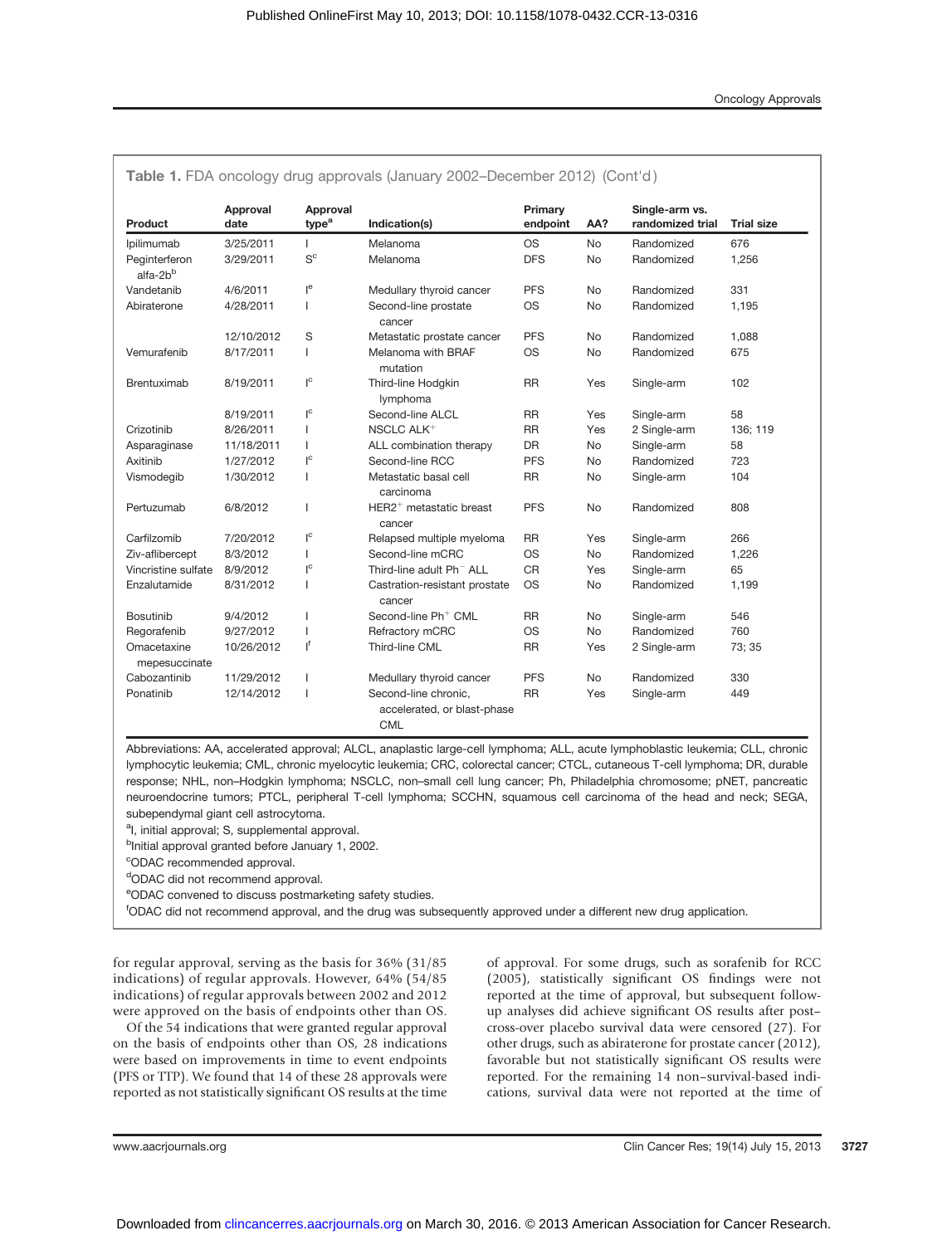approval, either because the data were not mature or because the data were not measured. For example, ixabepilone for second-line metastatic breast cancer (2007) did not report OS results at the time of approval, but an analysis of OS was planned once a predetermined number of patients had died (28).

For indications granted accelerated approval, we found that 79% (33/42) were approved on the basis of RRs. While the majority of confirmatory trials for products granted accelerated approval have not yet been completed, 18 of the 42 indications granted accelerated approval between 2002 and 2012 have been converted to regular approval. Thirty-nine percent of these conversions were based on OS. The remaining 61% were based on PFS, DFS, or RR.

## Use of OS over time

The number of indications approved based on OS has increased in recent years; however, that increase has been accompanied by an increase in total regular approvals. As a percentage of approvals per year, OS indications have not increased. In 2010, 80% of regular approvals were based on OS; in 2011 and 2012, OS indications were reduced to 40% and 38%, respectively (Fig. 1A). We did not detect a trend indicating that approvals based on overall survival, relative to total yearly approvals, have increased.

## Accelerated approval over time

We examined the number of accelerated approvals and regular approvals in oncology from 2002 to 2012 (Fig. 1B).



Figure 1. Approval trends between 2002 and 2012. A, the use of OS to support regular approval is compared with all other endpoints supporting regular approval. B, the number of accelerated approvals is compared with the number of regular approvals per year.

3728 Clin Cancer Res; 19(14) July 15, 2013 Clinical Cancer Research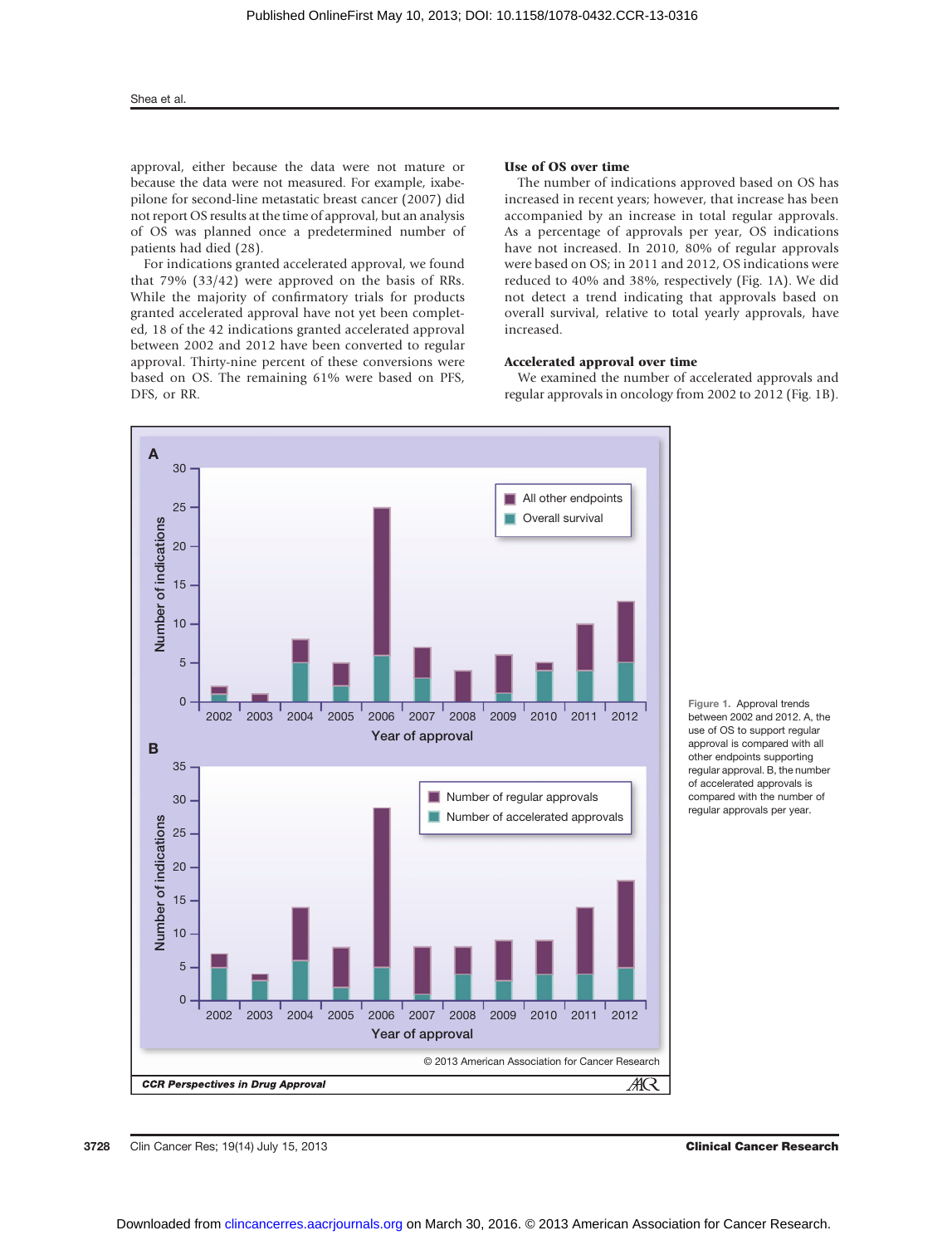These numbers include both initial and supplemental indications. We did not detect any trend indicating a decrease in accelerated approvals in oncology. Although there is variation from year to year, the absolute number of accelerated approvals has remained relatively constant in this time period. There is a slight decrease in the percentage of accelerated approvals per year following the 2007 reauthorization of the Prescription Drug User Fee Act, but this difference is not statistically significant (43% per year, 2002–2007, vs. 38% per year, 2008–2012) and is likely reflective of a slight increase in the number of regular approvals in this time period.

## Accelerated approval by line of therapy

We found a noticeable pattern in the way the accelerated approval pathway has been used in the past decade: All but one (21/22) of the new drugs entering the market that received accelerated approval were indicated for second-line or later therapy (Fig. 2). In contrast, 70% (14/20) of supplemental indications were for first-line disease.

## **Discussion**

Our research indicates that the FDA has exercised considerable flexibility in the approval of oncology drugs over the past decade. We found that the accelerated approval program has been used consistently in this time period, showing that sponsors' interest in the program and the FDA's willingness to grant accelerated approvals have not waned. Indeed, in 2012, the FDA granted accelerated approval to five oncology drugs, matching its second-highest single-year total in the past 10 years. We also found that extension of OS, while still considered the



Figure 2. The use of accelerated approval in first-line treatment settings is compared with use of accelerated approval in pretreated settings for initial and supplemental indications from 2002 to 2012.

gold standard by the FDA, is by no means required for approval in oncology. Even the conversion of accelerated approval to regular approval has frequently taken place without demonstration of an improvement in OS. Our research is consistent with a 2003 study conducted by the FDA, which found that 68% of drugs were approved on the basis of endpoints other than survival (29), as well as with a 2011 study that showed the FDA's flexibility in approving orphan drugs (30).

It is reasonable to expect that as our understanding of cancer improves, new cancer therapies may be more likely to significantly extend and improve survival and perhaps should be held to higher standards than cancer therapies of the past. However, problems remain with measuring OS (31). First, measuring an OS benefit requires large numbers of patients and can take several years, delaying access to new drugs for very sick patients who lack effective options. Second, clinical trials often permit control-arm patients to cross over to the investigational agent after disease progression, confounding analysis of the impact of the investigational agent on survival. Third, as improved therapies become the standard of care, showing a survival benefit compared with these therapies becomes increasingly difficult. Our research shows that the FDA understands these limitations and is willing to accept notable improvements in intermediate endpoints in place of a demonstrated OS benefit. In fact, as experience is gained with an intermediate endpoint in a specific disease, the FDA may become more willing to accept that endpoint as the basis for full approval in that disease. For example, PFS is now routinely accepted as the basis for full approval in RCC (18).

This study has some limitations. First, our data do not include drugs that were submitted for approval but were rejected by the FDA. Unfortunately, information about failed submissions is not made public by the FDA. Without knowledge of drugs that failed to obtain approval, we can assert only what the FDA deems acceptable and not what it deems unacceptable. Second, because of the confidentiality of prenew drug application meetings between sponsors and the FDA, we cannot determine the motivations of sponsors when designing drug development programs. For example, sponsors may choose to design a clinical trial to measure an OS benefit not because the FDA has required it, but because they wish the drug to be more competitive with other drugs already on the market, or because an OS benefit is needed to secure reimbursement in Europe. Third, it may be too soon to make a judgment about the ramifications of the February 2011 ODAC on the approval of drugs based on single-arm trials. For example, any drugs granted accelerated approval after February 2011 that enjoyed Special Protocol Assessments (SPA) would have been exempt from any new FDA expectations. SPAs are agreements between the FDA and trial sponsors regarding the protocol design, size, and endpoints of a particular trial. Our research revealed that, of the eight drugs granted accelerated approval between February 2011 ODAC and the end of 2012, two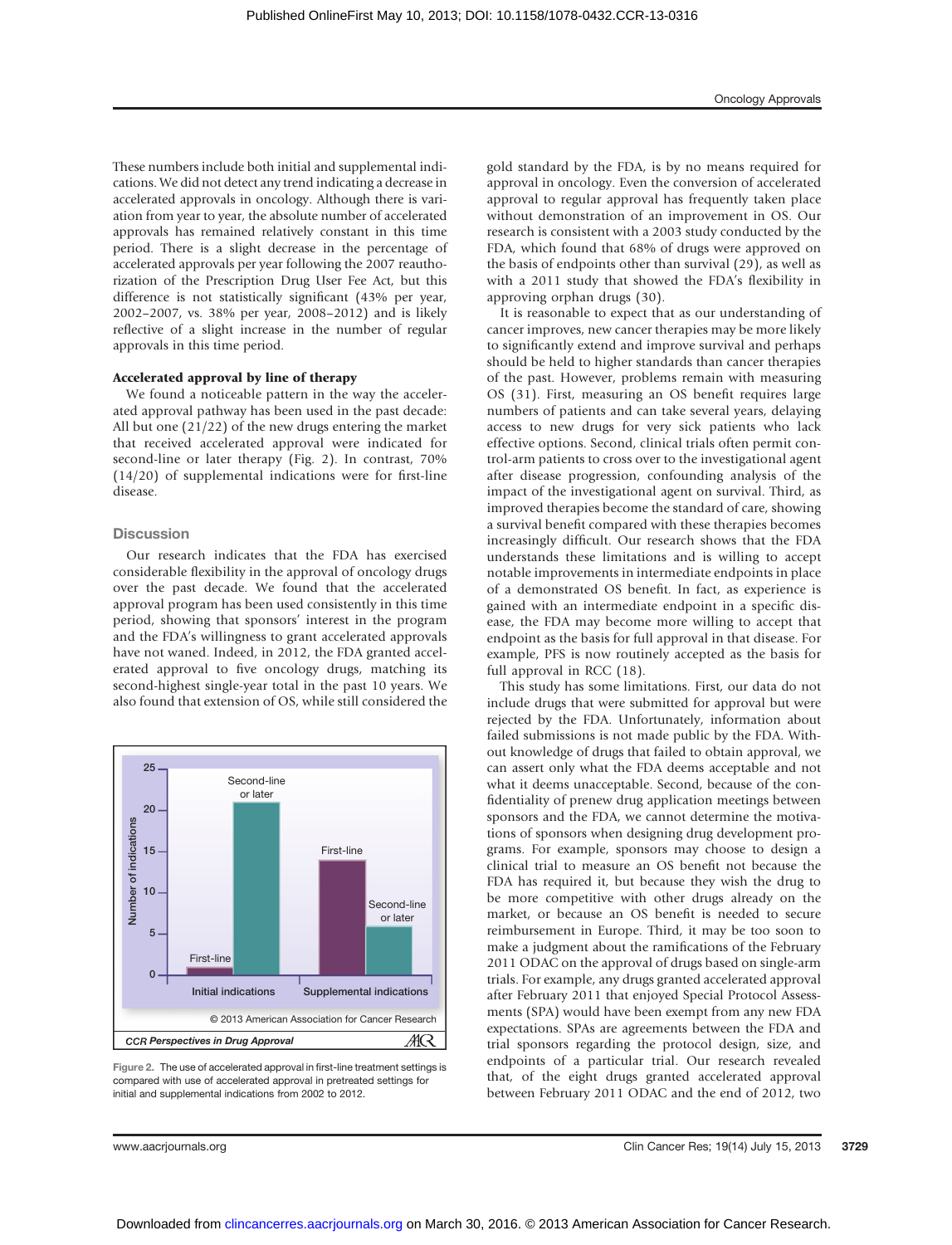(romidepsin for peripheral T-cell lymphoma and brentuximab vedotin for Hodgkin lymphoma) were approved under SPAs. Both were approved on the basis of the results of single-arm trials using RR as an endpoint. However, five of the six remaining drugs were also approved on the basis of single-arm trials without predetermined trial designs, suggesting that the FDA has continued, of its own accord, to grant accelerated approvals based on single-arm trials.

A major trend in our data is that 95% of accelerated approvals for new oncology drugs were indicated for disease that has failed to respond to other therapeutic options or progressed after prior treatment. The high incidence of pretreated disease among accelerated approvals is, in part, an unintended consequence of the requirement that a drug must show improvement over available therapy to be considered for accelerated approval. Sponsors seeking accelerated approval in early disease settings must show superiority over existing therapies, whereas those seeking accelerated approval in late-line disease settings must show only that they provide a therapy where none exists. Sponsors seeking accelerated approval in late-line disease settings are thus able to conduct single-arm trials using historical controls that measure RR as an intermediate endpoint (18, 26). Although the FDA has expressed concern about the tendency to pursue accelerated approval in pretreated or refractory disease, our research shows that the agency continues to grant accelerated approval in these settings, perhaps because it recognizes the significant unmet need in these patient populations, as well as the barriers to conducting randomized trials in earlier settings.

Although 95% of drugs first entering the market that receive accelerated approval are indicated for late-stage disease, 70% of supplemental accelerated approvals are approved in the first-line setting. A major risk in granting accelerated approval to a new agent is that there is a limited safety database. This risk is at least somewhat mitigated when the drug is already in use in some disease setting, which may help to explain why supplemental accelerated approvals are more likely to be in first-line settings. Furthermore, sponsors often seek to expand the label of a drug by studying its use in an entirely different disease than the original indication, and in some cases these supplemental approvals are in very rare diseases with no effective therapies. In other cases, these supplemental approvals represent label expansions to earlier settings of the originally indicated disease. The FDA encourages sponsors to conduct confirmatory trials in earlier settings of a disease than that for which accelerated approval was granted. In some cases, this leads to full approval in both settings, while in others, approval in the earlier setting is accelerated. For example, the confirmatory studies for the 2003 accelerated approval of imatinib for second-line chronic myelocytic leukemia (CML) were conducted in patients with CML who had not received prior therapy. Those studies led to the accelerated approval of imatinib for first-line CML in 2006 (18).

While the finding that the vast majority of new drugs obtain accelerated approval through studies in pretreated patients is not surprising, it is concerning and is not beneficial for patients, drug sponsors, or regulators. The intent of the accelerated approval program is to expedite patient access to improved therapies for very serious diseases. This program, as it is currently being used in oncology, is not providing expedited access to new and potentially beneficial therapies for patients who have not already been heavily pretreated. These patients, still relatively healthy, may stand to benefit the most from novel therapies. Furthermore, by pursuing accelerated approval in heavily pretreated patients, sponsors decrease the pool of eligible patients that may participate in a clinical trial, thus increasing the challenge of accrual. Finally, trials in refractory patient populations often yield marginal results, making regulatory review difficult. Finding ways to promote the use of accelerated approval in earlierdisease settings should be a priority for all stakeholders. In a recent article, Wilson and colleagues propose a revised approach to accelerated approval to accomplish this goal (32). In their proposal, the authors argue for a mechanistic-based approach to defining what constitutes "available therapy" in any given disease setting and for a more structured approach to accelerated approval. If such a proposal were to be adopted, this might enable sponsors of truly novel therapeutics to pursue accelerated approval in earlier patient populations.

Our research shows that recent criticism of the FDA's regulatory policy in oncology has been overstated. Approval trends over the past decade reveal that the agency has widely accepted the use of intermediate endpoints in the place of overall survival, consistently granted accelerated approvals, and, despite its outspoken resistance to single-arm trials in refractory populations, continued to grant accelerated approval to late-line therapies. The findings presented here indicate that the recent FDA statements about the accelerated approval pathway should not be taken to signal a more restrictive stance but rather as a call for rethinking drug development strategies.

## Disclosure of Potential Conflicts of Interest

No potential conflicts of interest were disclosed.

#### Authors' Contributions

Conception and design: S.A. Roberts, J. Allen, E.V. Sigal Development of methodology: M.B. Shea, S.A. Roberts, J. Allen Acquisition of data (provided animals, acquired and managed patients, provided facilities, etc.): M.B. Shea Analysis and interpretation of data (e.g., statistical analysis, biosta-tistics, computational analysis): M.B. Shea, S.A. Roberts, J. Allen Writing, review, and/or revision of the manuscript: MB. Shea, S.A. Roberts, J. Allen Administrative, technical, or material support (i.e., reporting or organizing data, constructing databases): M.B. Shea Study supervision: J. Allen, E.V. Sigal

Received February 1, 2013; revised April 11, 2013; accepted April 30, 2013; published OnlineFirst May 10, 2013.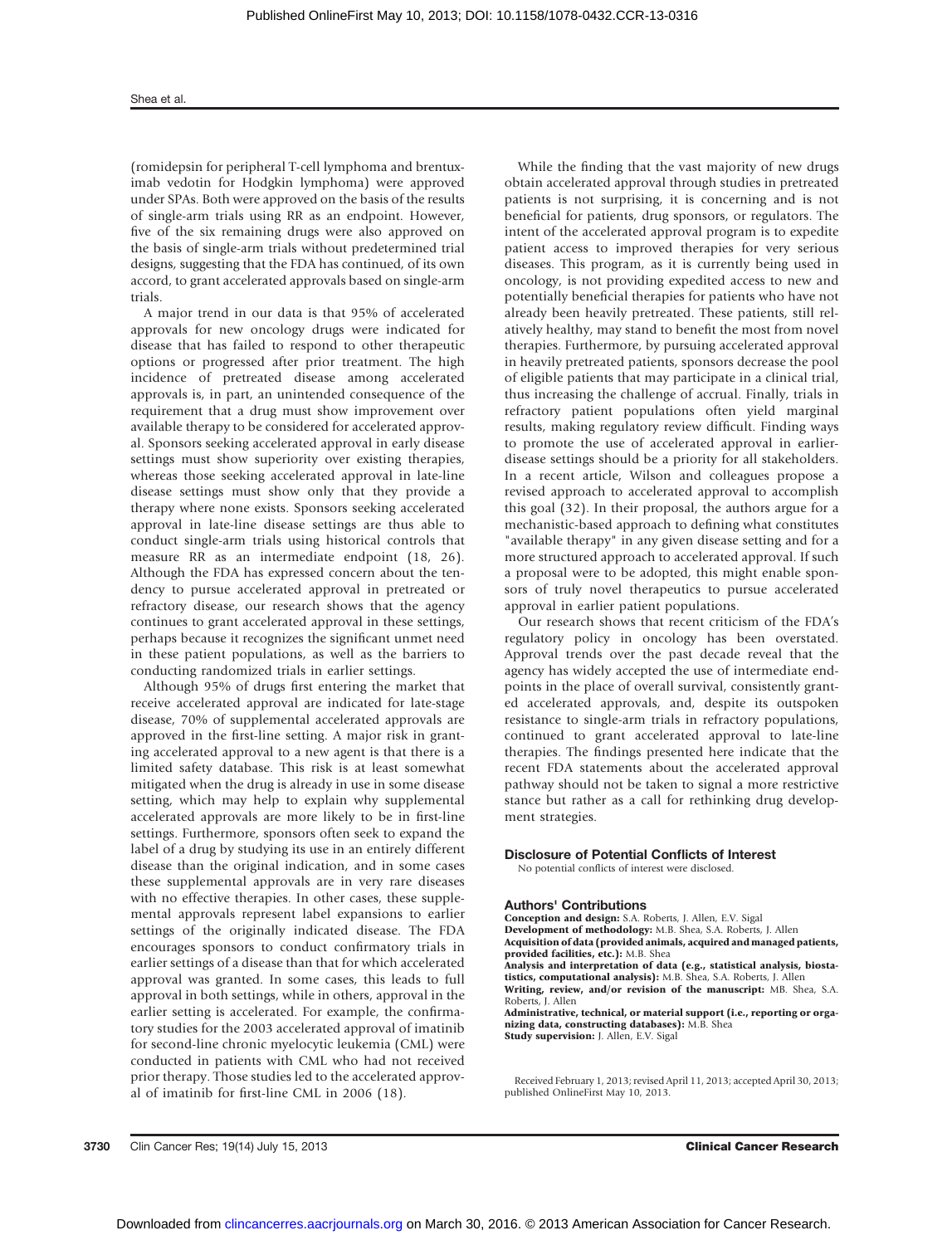## **References**

- 1. Adams CP, Brantner VV. Spending on new drug development. Health Econ 2010;19:130–41.
- 2. Munos B. Lessons from 60 years of pharmaceutical innovation. Nat Rev Drug Discov 2009;8:959–68.
- 3. Pammolli F, Magazzini L, Riccaboni M, The productivity crisis in pharmaceutical R&D. Nat Rev Drug Discov 2011;10:428–38.
- 4. Scannell JW, Blanckley A, Boldon H, Warrington B. Diagnosing the decline in pharmaceutical R&D efficiency. Nat Rev Drug Discov 2012; 11:191–200.
- McCaughan M. FDA and the R&D crisis: time to stop the blame game. RPM Report: Elsevier; 2011 Jul 1.
- 6. NVCA. Vital signs: the threat to investment in U.S. medical innovation and the imperative of FDA reform. 2011 [cited 2013 Feb 2]; Available from: www.nvca.org/vital\_signs\_data\_slides.pdf.
- 7. Roberts SA, Allen JD, Sigal EV. Despite criticism of the FDA review process, new cancer drugs reach patients sooner in the United States than in Europe. Health Aff (Millwood) 2011;30:1375–81.
- 8. Downing NS, Aminawung JA, Shah ND, Braunstein JB, Krumholz HM, Ross JS. Regulatory review of novel therapeutics–comparisonof three regulatory agencies. N Engl J Med 2012;366:2284–93.
- 9. Milne CP, Kaitin KI. FDA review divisions: performance levels and the impact on drug sponsors. Clin Pharmacol Ther 2012;91:393–404.
- 10. Velleca M. New cancer treatments: letter to the editor. New York Times. 2012.
- 11. Mullard A. Accelerated approval dust begins to settle. Nat Rev Drug Discov 2011;10:797–8.
- 12. Burton T, Corbett Dooren J. Key approval yanked for avastin. Wall Street Journal. 2011 Nov 19.
- 13. FDA. Bevacizumab approval summary: HER2-negative metastatic breast cancer. 2008 [cited 2013 Apr 8]; Available from: http://www. fda.gov/AboutFDA/CentersOffices/OfficeofMedicalProductsandTobacco/CDER/ucm129230.htm.
- 14. FDA. Oncologic Drug Advisory Committee. Transcript of the July 20, 2010, meeting. 2011 [cited 2013 April 8]; Available from: http://www. fda.gov/downloads/AdvisoryCommittees/CommitteesMeetingMaterials/Drugs/OncologicDrugsAdvisoryCommittee/UCM221998.pdf.
- 15. D'Agostino RB Sr. Changing end points in breast-cancer drug approval–the Avastin story. N Engl J Med 2011;365:e2.
- 16. The avastin mugging. Wall Street Journal. 2010 Aug 18.
- 17. ODAC February 8, 2011. [cited Feb 22013]. Available from: http:// www.fda.gov/AdvisoryCommittees/Calendar/ucm239360.htm.
- 18. Johnson JR, Ning YM, Farrell A, Justice R, Keegan P, Pazdur R. Accelerated approval of oncology products: the food and drug administration experience. J Natl Cancer Inst 2011;103:636–44.
- 19. FDA. Drugs at FDA. [cited 2013 Feb 2]. Available from: http://www. accessdata.fda.gov/scripts/cder/drugsatfda/
- 20. FDA. Office of hematology and oncology products [cited 2013 Feb 2]. Available from: http://www.fda.gov/Drugs/Information OnDrugs/ApprovedDrugs/ucm279174.htm.
- 21. FDA. Adcetris approval letter. 2011; [cited 2013 Feb 2]. Available from: http://www.accessdata.fda.gov/drugsatfda\_docs/appletter/2011/ 125388s000,125399s000ltr.pdf.
- 22. FDA. Sutent approval letter. 2006; [cited 2013 Feb 2]. Available from: http://www.accessdata.fda.gov/drugsatfda\_docs/appletter/2006/ 021938s000ltr.pdf.
- 23. FDA. Gleevec supplemental approval letter. 2006; [cited 2013 Feb 2]. Available from: http://www.accessdata.fda.gov/drugsatfda\_ docs/appletter/2006/021588s011,%20s012,%20s013,%20s014, %20s017ltr.pdf.
- 24. FDA. Gleevec supplemental approval letter. 2008; [cited 2013 Feb 2]. Available from: http://www.accessdata.fda.gov/drugsatfda\_docs/ appletter/2008/021588s025ltr.pdf.
- 25. FDA. Bosulif Drug Label. [cited 2013 Feb 2]. Available from: http:// www.accessdata.fda.gov/drugsatfda\_docs/label/2012/203341lbl.pdf.
- 26. U.S. Department of Health and Human Services. Guidance for industry: clinical trial endpoints for the approval of cancer drugs and biologics. [cited 2013 Feb 2]. Available from: http://www.fda.gov/downloads/ Drugs/GuidanceComplianceRegulatoryInformation/Guidances/ ucm071590.pdf.
- 27. Escudier B, Eisen T, Stadler WM, Szczylik C, Oudard S, Staehler M, et al. Sorafenib for treatment of renal cell carcinoma: final efficacy and safety results of the phase III treatment approaches in renal cancer global evaluation trial. J Clin Oncol 2009;27:3312–8.
- 28. Thomas ES, Gomez HL, Li RK, Chung HC, Fein LE, Chan VF, et al. Ixabepilone plus capecitabine for metastatic breast cancer progressing after anthracycline and taxane treatment. J Clin Oncol 2007;25:5210–7.
- 29. Johnson JR, Williams G, Pazdur R. End points and United States Food and Drug Administration approval of oncology drugs. J Clin Oncol 2003;21:1404–11.
- 30. Kesselheim AS, Myers JA, Avorn J. Characteristics of clinical trials to support approval of orphan vs nonorphan drugs for cancer. JAMA 2011;305:2320–6.
- 31. Sargent DJ, Hayes DF. Assessing the measure of a new drug: is survival the only thing that matters? J Clin Oncol 2008;26:1922–3.
- 32. Wilson WH, Schenkein DP, Jernigan C, Woodcock J, Schilsky RL. Reevaluating the accelerated approval process for oncology drugs. Clin Cancer Res2013;19:2804–9.